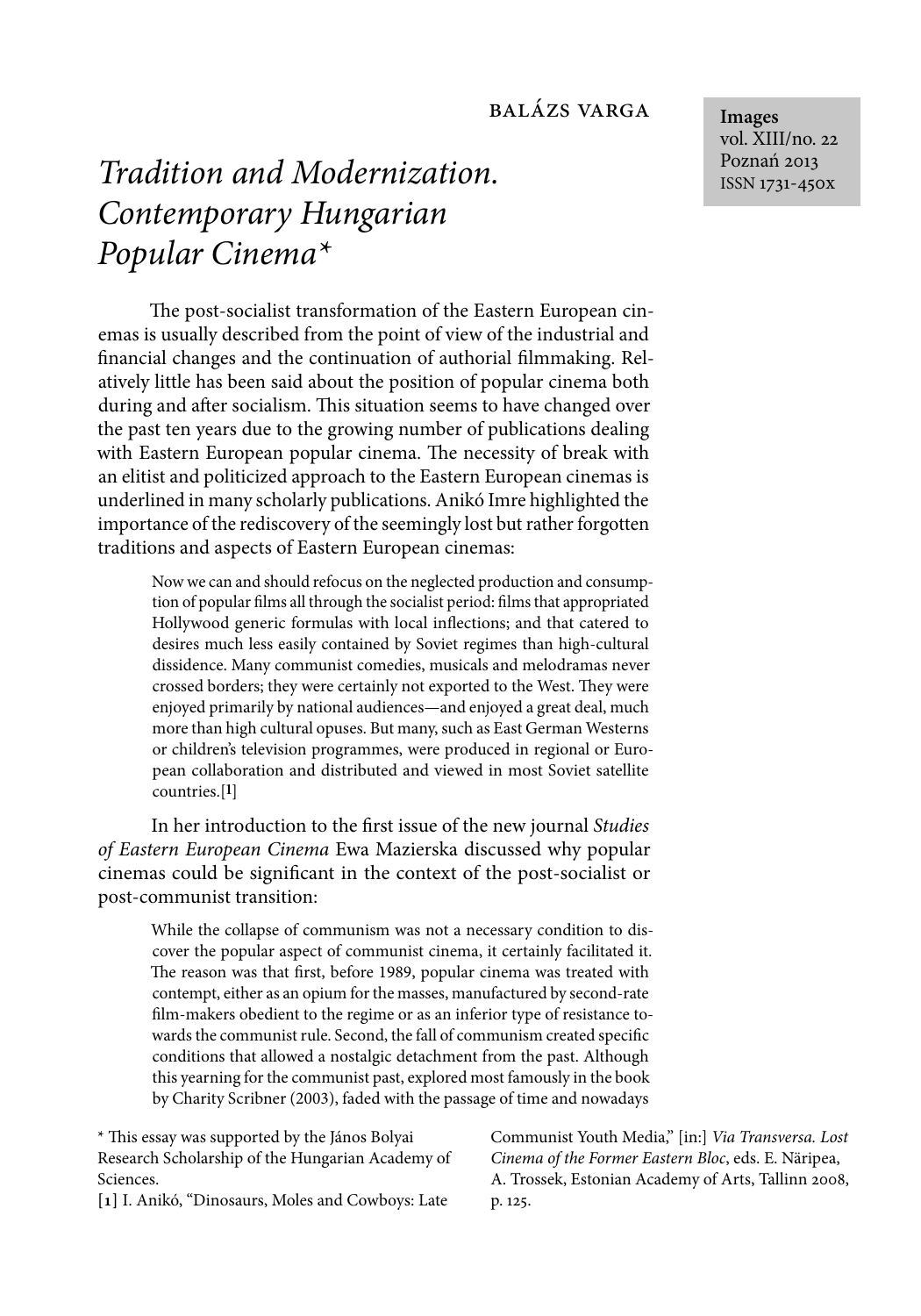the vast majority of citizens of Eastern Europe are glad that communism collapsed, it put its distinctive mark on the way the communist period is perceived. Third, the fact that box office success matters so much in contemporary cinema invites a comparison of the old and new films from the same perspective. I predict that the more time that passes, the more respected popular Eastern European cinema will become as an object of academic study.[**2**]

The integration of Eastern European screen industries into the global entertainment industry evidently highlights the situation and status of popular cinemas in the region, and is one of the most obvious reasons for examining these films in transnational context. However, "national" framing seems to have some remaining importance due to the fact that local/national cultural traditions has always been determinant factors of popular cinema and, in contrast to auteur cinema (and of course Hollywood productions), rarely travel well beyond domestic markets.<sup>[3]</sup> Thus, the interplay between global (or, rather Hollywood-like) popular genre patterns and local or regional contexts and traditions is one of the most prominent questions and aspects of (Eastern) European popular cinemas. This article provides an overview of recent trends and problems in Hungarian popular cinema with special regard to its cultural context, outlining the process of recognition of popular cinema over the past twenty years in Hungary.[**4**]

In brief, the most important characteristics of Hungarian popular cinema are: (1) the discontinuity of its tradition (ruptures and resumptions over and over again); (2) the decisive role of local popular culture in the formation of Hungarian popular cinema; (3) the relatively narrow scope of genres in Hungarian popular cinema. In general, Hungarian cinema is characterised by middle-range genres (dominantly comedy) and not by a broad scope. Thrillers, horrors or sci-fis are rare birds in Hungarian cinema (even if we compare it

**[2]** E. Mazierska, "Eastern European Cinema: old and new approaches," *Studies in Eastern European Cinema*  2010, no. 1, p. 12.

[3] The rare Hungarian popular films (comedies like *A Kind of America* and *Out of Order*) which were distributed abroad usually had 10,000 admissions at the maximum. The only exception I know is *Control*, Nimród Antal's thriller which had approximately 150,000 admissions in Europe (half of them in Poland). Auteur films travel more and perform better: Béla Tarr's *Turin Horse* had 50,000 admissions in Europe, György Pálfi's *Hukkle* and *Taxidermia* had 30,000 – they doubled or sometimes multiplied their domestic admissions. From the middle-brow sector: Lajos Koltai's *Fateless* (2005) an adaptation of Imre Kertész's Nobel prize-winning novel, was widely distributed in Europe and had 100,000 admissions, and István Szabó's international co-production family

saga *Sunshine* (2000) had 300,000 admissions in Europe plus 900,000 in the US. (Source: Lumiere Database, European Audiovisual Observatory) [4] I will use the term "popular," referring the popularity of the films in question in this text, which concentrates on local box office hits in Hungary. I will not use the term "mainstream cinema," which is broader than "popular cinema" and will not discuss the question of Hungarian middle-brow cinema, although the hybridity (popular & auteur) of István Szabó, Pál Sándor, György Szomjas, Péter Gárdos and Géza Bereményi's films (to name but a few) might be interpreted from this perspective, as well. However, I will refer to genre films and genre-based filmmaking, which is not an ovelapping category with popular cinema. A genre film is not necessary popular, and a popular film is not necessary genre-based - specially in Hungarian or Eastern European cinema.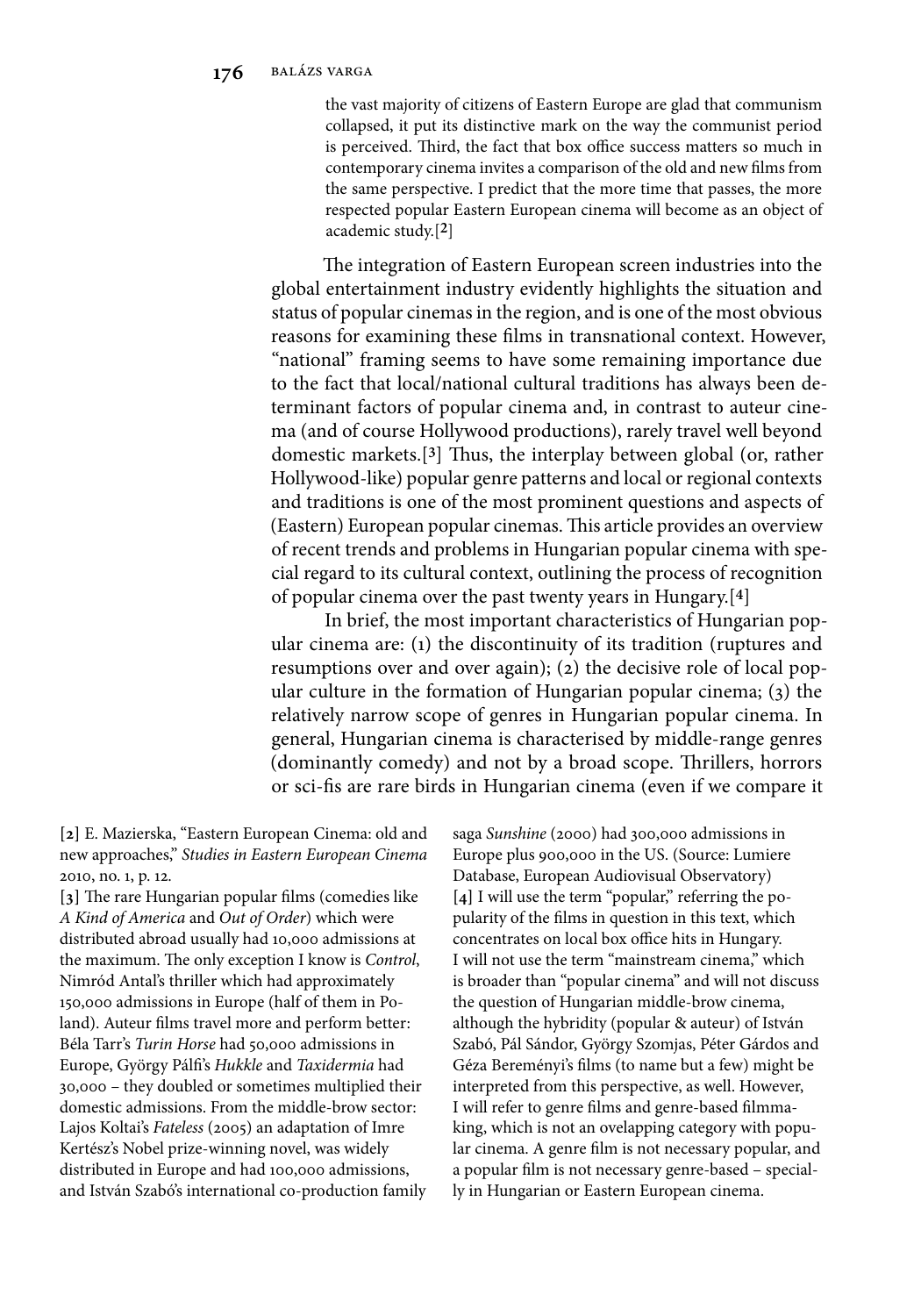with other Eastern European cinemas).[**5**] Almost every decade in the classical and modern Hungarian film history might be described by its dominant genre: in the 1930s it was comedy, in the 1940s melodrama, in the 1950s comedy and operetta, in the 1960s historical film adaptations, in the 1970s comedy, in the 1980s comedy and animation, and in the 1990s and 2000s comedy again. Not much variety. Supposedly it is exactly the discontinuous tradition and narrow genre spectrum that account for the self-containment of Hungarian popular cinema; however, the fact that it is traditionally almost solely confined to comedies does not mean that there have been no experiments with other genres or efforts to adapt foreign models. The history of genre experiments in Hungarian cinema is an exciting subject, as almost all the genres not mentioned above, though generally lacking in Hungarian popular cinema are not completely absent. There are Hungarian thrillers, horrors, action films and sci-fis; there is also a Hungarian version of the Steven Segal-like action film (*Europe Express*, 1998) or the Guy Ritchie-like gangster comedy (*Argo*, 2004), but these films were not successful or stand alone because they could not start a cycle of films using similar motifs, patterns and heroes.<sup>[6]</sup> Fallen attempts and unprecedented films are also of importance, but this article will focus on the recurring motifs and predominant genres in Hungarian popular cinema.

The transformation of the Hungarian film industry during the late 1980s and early 1990s was relatively smooth, compared with other Hungarian cultural sectors and with other Eastern European film industries. The system of state-owned studios and the socialist model of financing broke up during the years of the transition; however, the establishment of a new and self-governing public body, the Motion Picture Foundation of Hungary, as early as 1991 provided the film industry with a new institutional framework. For twenty years, this Foundation was the central institution in the Hungarian film industry, responsible

**[5]** On Eastern European comedies: C. Eidsvik, "Mock Realism: The Comedy of Futility in Eastern Europe," [in:] *Comedy/Cinema/Theory*, ed. A. Horton, University of California Press, Berkeley 1991, pp. 91–109. Christina Stojanova in her overview focuses on three genres: melodrama, "mafiosi-thriller" and historical epics. C. Stojanova, "Post-Communist Cinema. The politics of gender and genre," [in:] *Traditions in World Cinema*, eds. L. Badley, R.B. Palmer and S.J. Schneider, Edinburgh University Press, Edinburgh 2006, pp. 95–114. On generic revisions of Eastern European cinemas: *A Companion to Eastern European Cinemas*, ed. A. Imre, Wiley-Blackwell, London 2013. On some Hungarian (and Eastern European) "Eastern Western" and their cultural

context see: A. Imre, "Eastern Westerns: Eenlightened edutainment and national transvestism," *New Review of Film and Television Studies* 2011, no. 2, pp. 152–169. **[6]** It worth noting that sometimes even the most popular directors' genre-changing experiments have been unsuccessful. Gábor Herendi after the tremendous success of his romantic comedy (*A Kind of America*, 2002) and historical comedy (*Hungarian Vagabond*, 2004) made an excellent melodrama (*Lora*, 2006) which had a far lower attendance than his comedies. Similarly Krisztina Goda's thriller, *Chameleon*  (2008) could not reach the success of her romantic comedy (*Just Sex and Nothing Else*, 2004) or historical drama (*Children of Glory*, 2006). Comedy wins it all in the Hungarian cinema market.

### **Only tradition**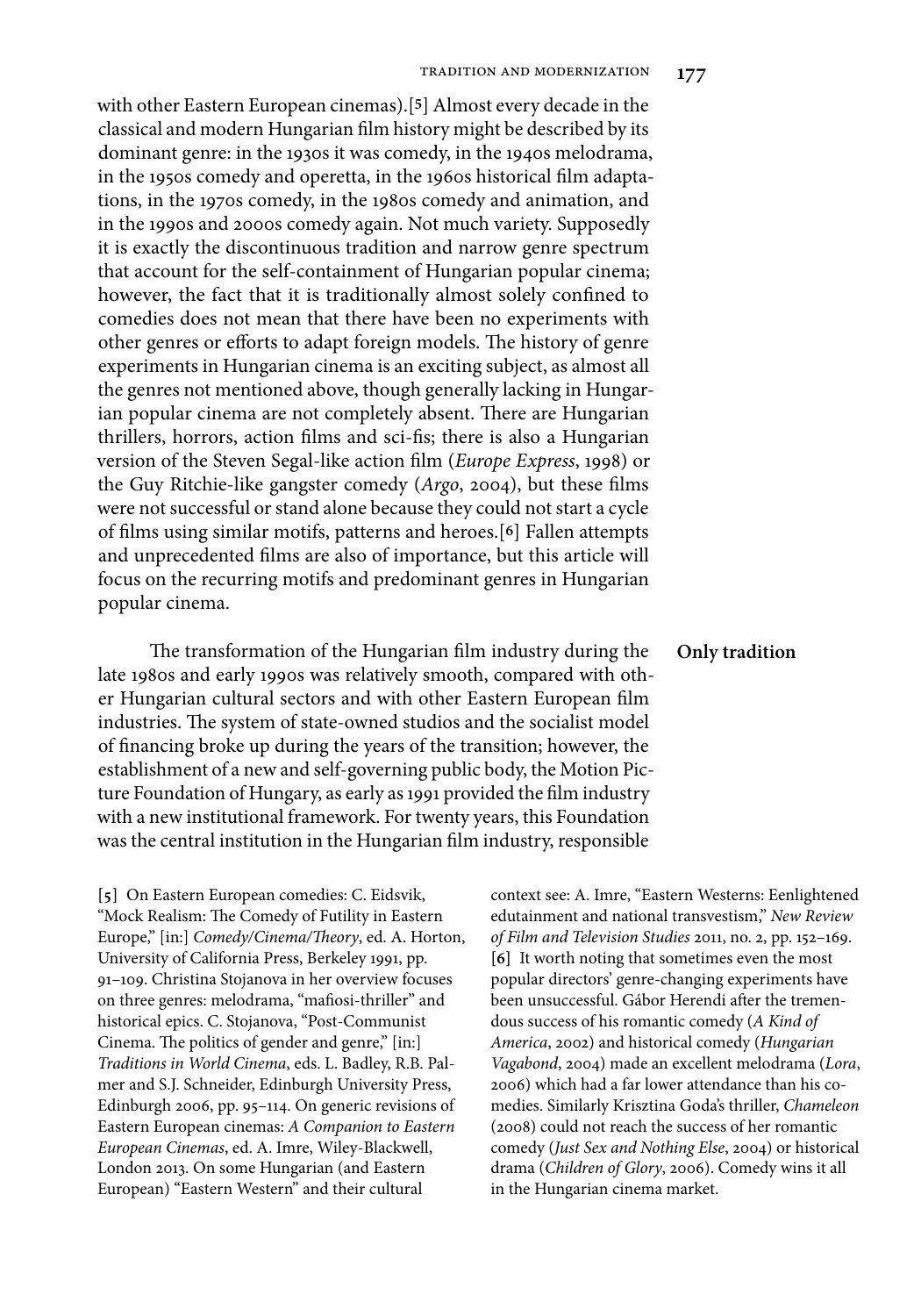#### **178** balázs varga

for the distribution of annual state support for the industry.[**7**] Although this annual support was worth less and less during consecutive years due to inflation, Hungarian filmmakers could take satisfaction in their successfully breaking with political control and censorship and setting up a new system which safeguarded some degree of state support. But in terms of distribution and exhibition, the Hungarian film industry's transformation was as tough and rapid as everywhere else in the former Eastern Bloc. After the state's monopoly on distribution was ended, cinemas were flooded with American films. Almost everybody felt that local films could not compete with American blockbusters, which is likely one reason why there were no serious attempts to revive Hungarian popular cinema. Filmmakers were not encouraged to make business or entertainment, but they also had no experience at it, either. Furthermore it was not clear which was more risky: making an auteur film using previously tested methods, or making a popular/genre film? Those filmmakers who liked challenges and wanted to test themselves chose business: they set up small companies and made commercials instead of "commercial" cinema. Thus, the transition of the industry resulted in the survival of auteur cinema, which preserved a kind of financial maintenance but lost its political significance – and almost completely lost its domestic audience. Cinema attendances dropped abruptly overall during the first half of the 1990s, but the market share of Hungarian films dropped even more: to between one and five per cent. Among the rare popular films, we can find absurd comedies depicting everyday life in postcommunist Hungary (Péter Tímár's *Slap Jack* from 1991 and György Szomjas's *Junk Movie* from 1992; both directors had earlier experience with hybrid popular-auteur films), but the overall situation was depressing.

It was not a question of whether there was a demand for popular films in Hungary, but rather what they should be like. The pre-WWII film industry seemed to provide the best available clues, and so it was this tradition that filmmakers tried to revive. In the second half of the 1990s, the pre-war, theatre-based comic tradition, full of witty dialogues and cabaret-like situations, featuring the greatest actors, was continued in *We Never Die*, *Stracciatella* and *Out of Order*. Audiences were hungry for familiar faces, so it was no accident that most of these films were directed by successful actors.

The unexpected success of actor-director Róbert Koltai's bitter-sweet debut comedy, *We Never Die* in 1993 served as a paradigmatic new-and-old model for a popular Hungarian film. The story features the adventures of a small-time salesman who is obsessed with woman and horse races, and who tries to survive in the post-totalitarian early 1960s in Hungary. The survival strategy of a clumsy but lovable hero, a Svejkian character familiar from Eastern European film history, and specially from Czech comedies and new wave films, provided a senti-

**[7]** On the transformation of the Hungarian screen industries see Balázs Varga*:* "Take the Money and…? Questions of Self-governance in the Hungarian Film Industry," *Iluminace* 2012, no. 4.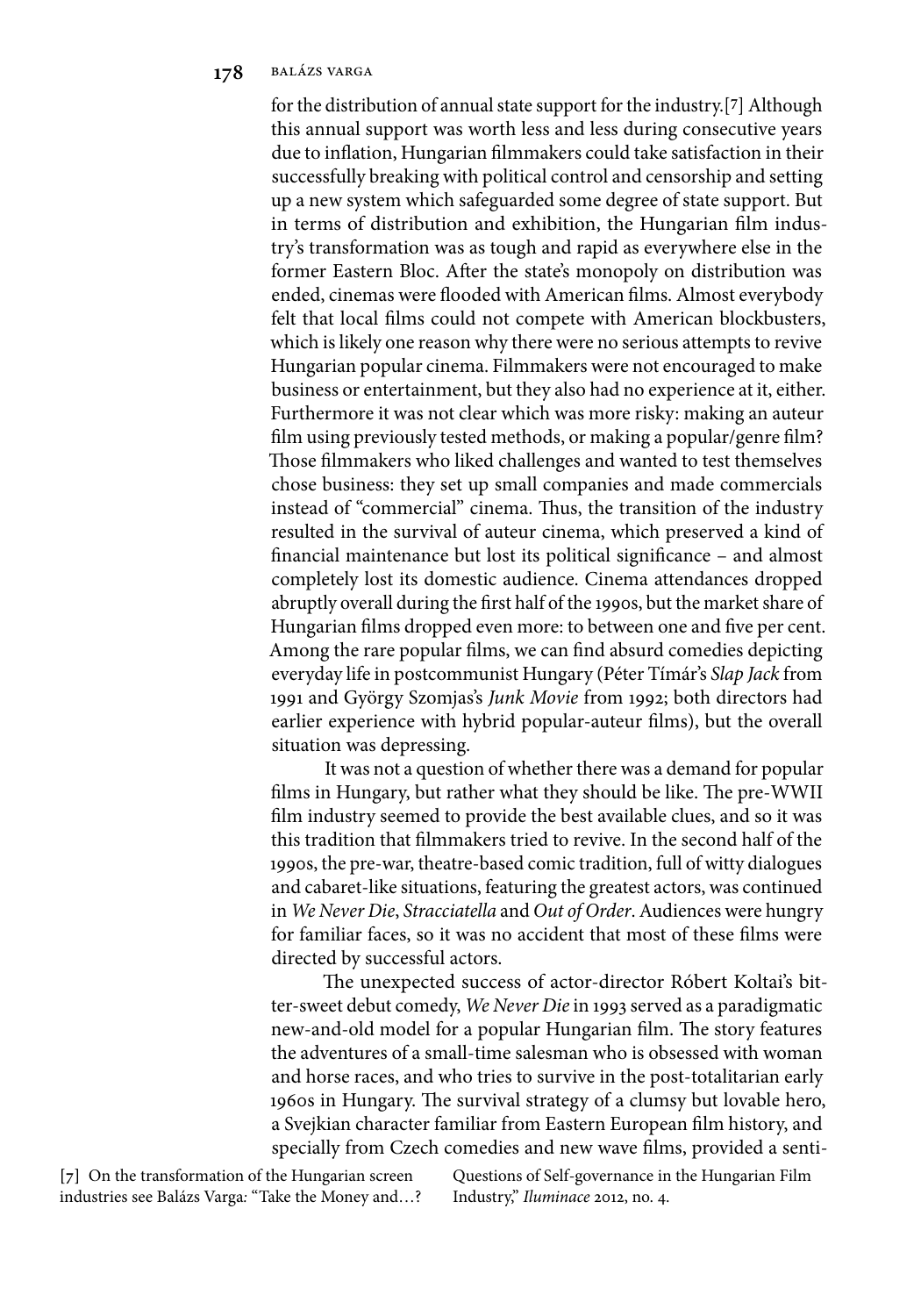mental and nostalgic, albeit somewhat ironic view of the Kádár-regime. We Never Die received fastidious reviews, and only after its resounding success did "revised" appreciative criticism start to appear on the film.<sup>[8]</sup>

In 1990s Eastern European cinema, we can see that unexpectedly successful films were often emblematic and could play a decisive role in shaping the trends of a given country's cinema. Jan Sverak's *Kolya* represented the continuity of the tradition of Czech comedies and new wave cinema; Władysław Pasikowski's *Psy* transfered (and transformed) Bogusław Linda's persona and character from auteur cinema into action-oriented popular culture, and represented Polish cinema's openness to trends from contemporary genre-filmmaking. And Róbert Koltai's *We Never Die* signalled Hungarian cinema's turn back to the tradition of 1930s comedies.

In the wake of *We Never Die*, several film were made which utilized this formula (Róbert Koltai: *Samba, Professor Albeit*, András Kern: *Stracciatella*). Sitcoms with lovable, clumsy heroes who are lost in the everyday, but through luck always find their way out of the glorious mess they have made. These films were typically made by actor-filmmakers and started a new era of local stars (was the case in the 1930s and 1940s). The most notable of this series is *Out of Order* (1997), which was produced by Andy Vajna and became the most successful Hungarian film in the past 25 years, with more than 600,000 admissions.<sup>[9]</sup> The Hollywood producer Andy Vajna, who in 1989 founded the Hungarian market-leading distribution company InterCom, wanted to show it was possible to make a Hungarian film that would attract hundreds of thousands of viewers. *Out of Order* is based a comedy by Ray Cooney which was a theatrical success at that time in Budapest, with Róbert Koltai and András Kern in the leading roles. The film adaptation of the comedy was supported with a never-before-seen publicity campaign and became a box office hit. This recipe of Hungarianized slapstick comedies and/or sitcoms was successful even in the 2000s, although in an upgraded and refreshed version. The popular actor Péter Rudolf's *Glass Tiger* (2000) later became a cult hit and had two sequels. The heroes of this comedy are a bunch of friends who want to run a small kiosk in a trailer along a road somewhere in the countryside. The crazy, comic, and miserable characters, their pathetic adventures and friendship, and their gags and jokes are somehow emblematic of how Hungarian popular culture imagines typical local and loveable heroes. The *Glass Tiger* series, which lies somewhere between the emphatic humour of Czech comedies and the Kusturica-like Balkan farce, perfectly represent contemporary Hungarian popular cinema's in-between-ness.

[8] The leading Hungarian cinema monthly magazine *Filmvilág,* published only a short and not-so-warm review (G. Schubert, "Sose halunk meg," *Filmvilág* 1993, no. 3, p. 57), but eight months later in a leading article, they discussed the "secret of the success" of the film (T. Hirsch, "Csak kétszer élünk," *Filmvilág* 

1994, no. 2. pp. 17–20). Furthermore, the Hungarian Film Critic's Association gave a special prize to *We Never Die* for "winning back" Hungarian audiences in 1994.

**[9]** Th is is the only Hungarian (and non-Hollywood) film that made the attendance top-list for 1990-2012.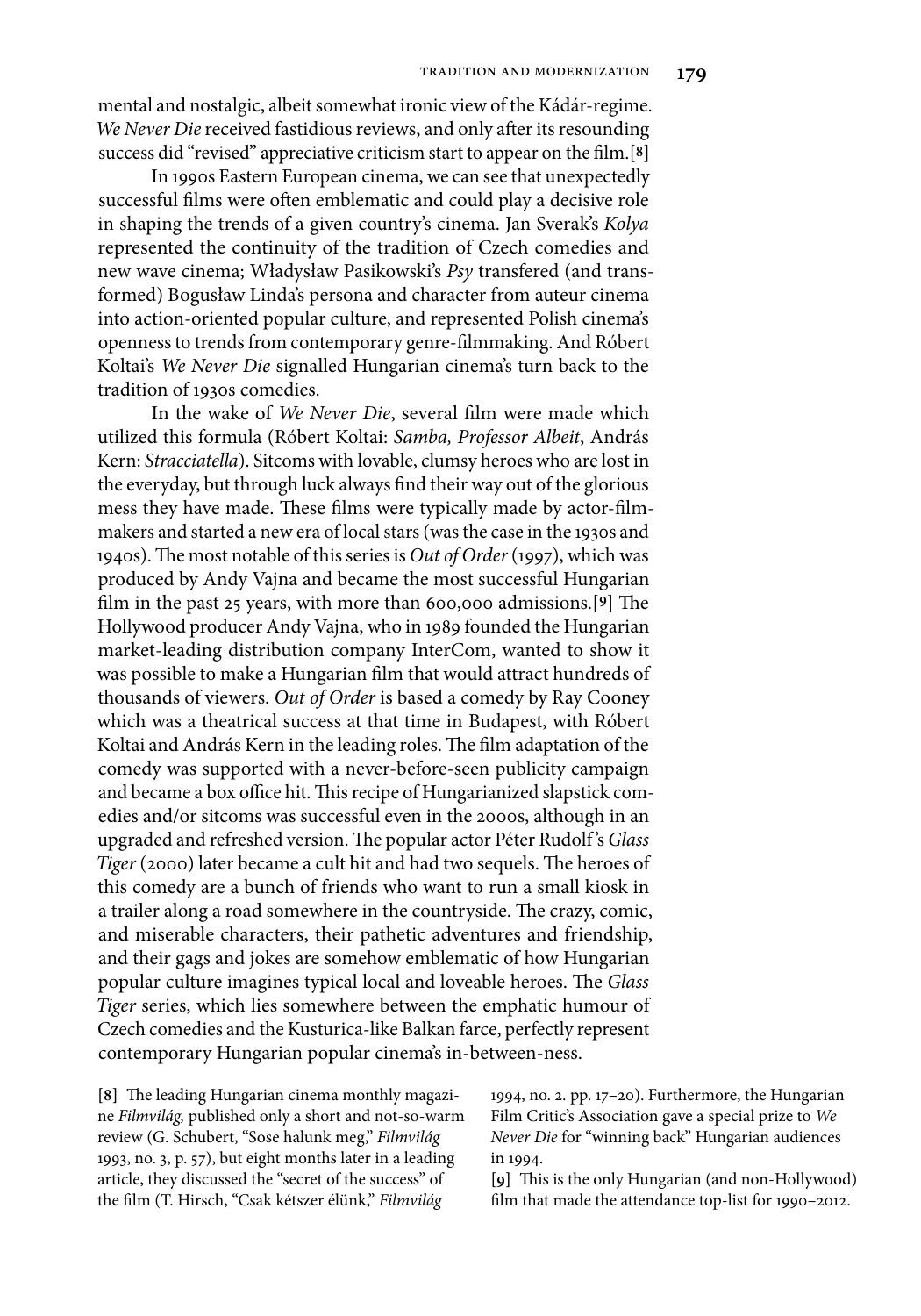In 1997, besides *Out of Order*, another Hungarian film was a surprise hit. Péter Tímár's musical comedy *Dollybirds* likewise did not give an uncritical, sentimental account of the atmosphere of the past era. The film lived up to expectations: reviving the past and keeping an ironic distance at the same time.<sup>[10]</sup> The story took place in the early 1960s, and followed the struggles of a young amateur rock band which wanted to get to the "promised land," Helsinki, by winning a local talent show that had mobilized the whole population. By conjuring up 1960s fashion and displaying period-like objects (bulky radios, tape recorders, refreshments), the film did not aim to give a realistic or nostalgic picture of the period, but rather to recreate its atmosphere. The film's distance and reflection are enhanced by music-video-like elements (fast forward motion, the asynchronization and manipulation of motion and dialogues), which dictate the film's energetic pace. Its use of music exemplifies this intention perfectly: parts of banal, mellow period hits were re-orchestrated without any major changes, while others were completely rewritten and presented with great humour and irony in a deformed version.[**11**]

*Dollybirds*, providing a perfect and inseparable mixture of ironic nostalgia and nostalgic irony, won a shared first prize at the Hungarian Film Festival. Reviews were quite positive, proving that success does not necessarily go hand in hand with the scorn of critics. However, Tímár's next films did not continue this ironically nostalgic postmodern retro-fashion, but rather take the way of old-fashioned slapstick comedies (*Feri's Gang, Heads Off*), somehow confirming the strength of this tradition in Hungarian popular cinema.

This tradition of comedies continued until the end of the millennium with remakes of classic comedies (*Hyppolit, Dream Car, One Fool Makes Many, One Skirt and a Pair of Trousers*). The first film in this list was Barna Kabay and Katalin Petényi's new version of a legendary film from the 1930s, one of the first Hungarian talkies. The original, *Hyppolit*, *the Butler* is a witty caricature of the era's bourgeois *gentilhomme*, and its protagonist, Gyula Kabos was a legendary figure in Hungarian popular cinema. Kabay and Petényi modernized the story using the similarities between the two eras. The parvenu entrepreneur, who is loaded with money, but lacks good manners, and tries to assimilate to the values of high society provides a good topic for a great satire. Unfortunately, the film and the subsequent remakes as well, merely scratched the surface of these strange social relations, and, apart from one or two great actors, they showed little originality. These films were popular, but their histrionic style was out-dated. Adapting successful classical comedies

[10] On the representation of the 1960s and on the questions of ironic nostalgia in *Dollybirds*, see F. Krisztina, "Innocence Lost. Cinematic Representations of 1960s Consumption for 1990s Hungary," *Anthropology of East Europe Review* 2006, no. 2, pp. 54-61.

[11] The use of the musical form to create distance from a nostalgic representation of the past took place in different ways, but include the Hungarian *Dollybirds, Made in Hungaria* (Gergely Fonyó, 2009) the Czech *Rebelové* (Filip Renc, 2001), and the Russian *Stilyagi* (Valery Todorovsky, 2008).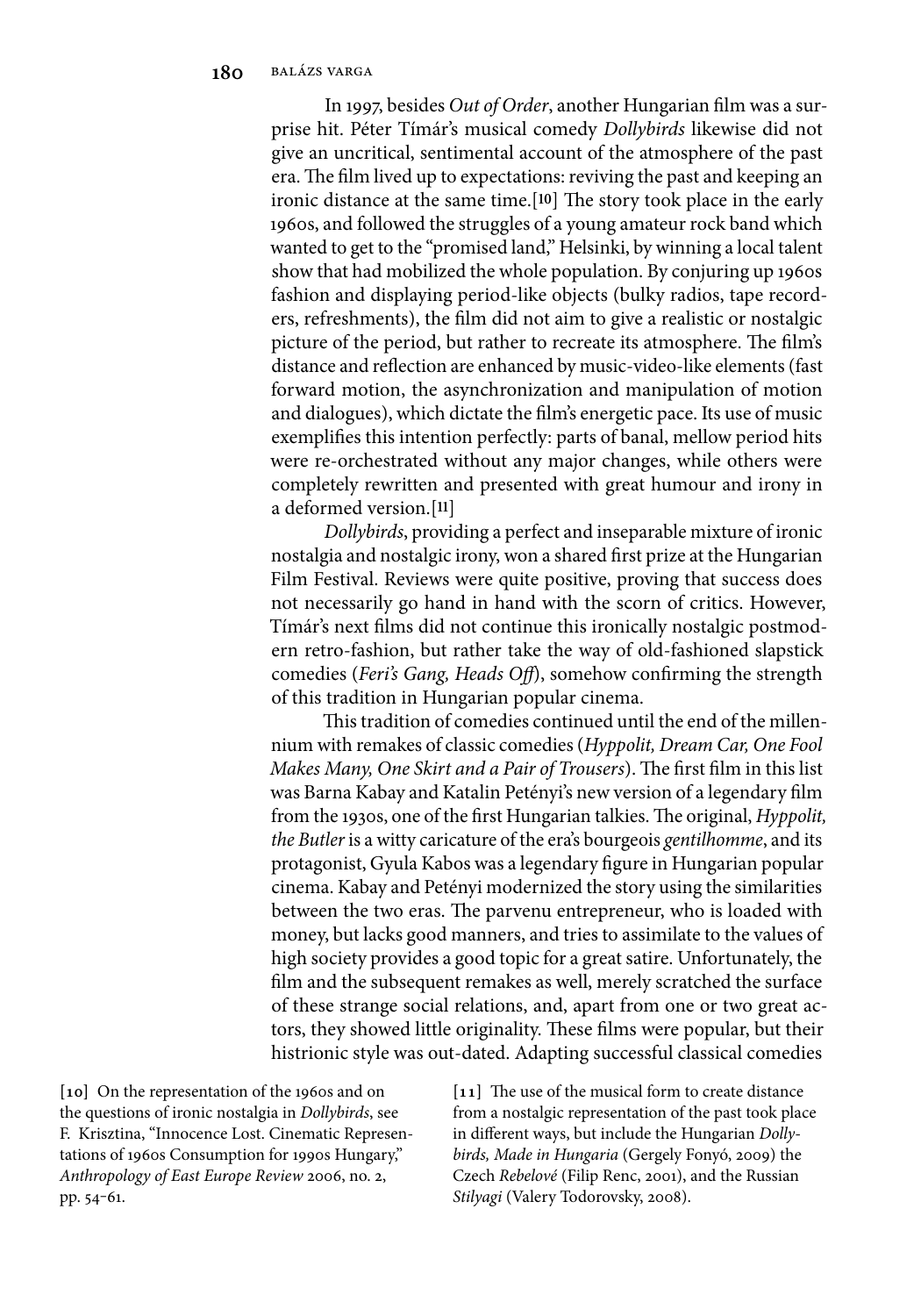made in the 1930s offered only a temporary way out, and the cycle of remakes winded down at the start of the new millennium.

Historical epics/literary adaptations played an important role in 1960s and somewhat in 1970s Polish and Hungarian cinema. This is a tradition which was clearly continued in contemporary Polish cinema, but seems to be ambiguous in Hungarian cinema. The contemporary run up of Hungarian historical cinema coincided with the celebration of the millennium of the Hungarian state. During that time, several historical films dealt with topics from past centuries. One of the most excellent Hungarian animation directors, Marcell Jankovics, revived the world of legend and the story of Hungarians' origins (*Song of the Miraculous Hind*). Gábor Koltay's *Sacred Crown* is a medieval historical epic. Csaba Káel made an adaptation of one of the most important Hungarian romantic operas (*Bánk Bán*). However, it was Géza Bereményi's *Bridgeman* that was given the most exposure. This was the most expensive Hungarian film of all time, the greater part of the 11 million euro budget having been subsidized by the cultural ministry. Preparing, shooting and budgeting the film created a political debate and divided public opinion sharply, especially since at that time the film industry was struggling with impossible financial conditions. The film adapted the life of one of the most outstanding statesmen of the Hungarian reform age in the 19th century, István Széchenyi: featuring extravagant photography, the film made a driven and sensitive man's drama its main theme.

Polish historical films are usually interpreted from within the frame of heritage cinema, although scholars have drawn attention to the fact that the label "heritage" does not exist in Polish cinematic terminology - sometimes such films are described as the "cinema of school canon," "superproductions" or simply as "literary adaptations."[**12**] Hungarian historical films (*The Conquest; Sacred Crown; Bridgeman; Bánk Bán*) from around the millennium are rarely discussed in this context. This is understandably because they differ not only from mainstream European and English heritage films, but from their Polish and Russian counterparts. Notwithstanding, a quick comparison is worthwhile, especially since the term "heritage cinema" could provide a useful frame for understanding national cinema cultures in a larger (international, global) context. As Belén Vidal has put it:

The heritage film thus has become a supple term to refer to the ways in which national cinemas turn to the past at different moments in their histories in search of their own foundational myths. At the same time the genre also highlights the strategic positioning of national film industries in the global markets and their need for expansion through transnational alliances.[**13**]

**[12]** E. Mazierska, *Polish Postcommunist Cinema: From Pavement Level,* Peter Lang, Oxford 2007, p. 64. **[13]** B. Vidal, *Heritage Film: Nation, Genre, and Representation, Wallflower Press, New York 2012.* 

**Historical epics, or Hungarian heritage cinema?**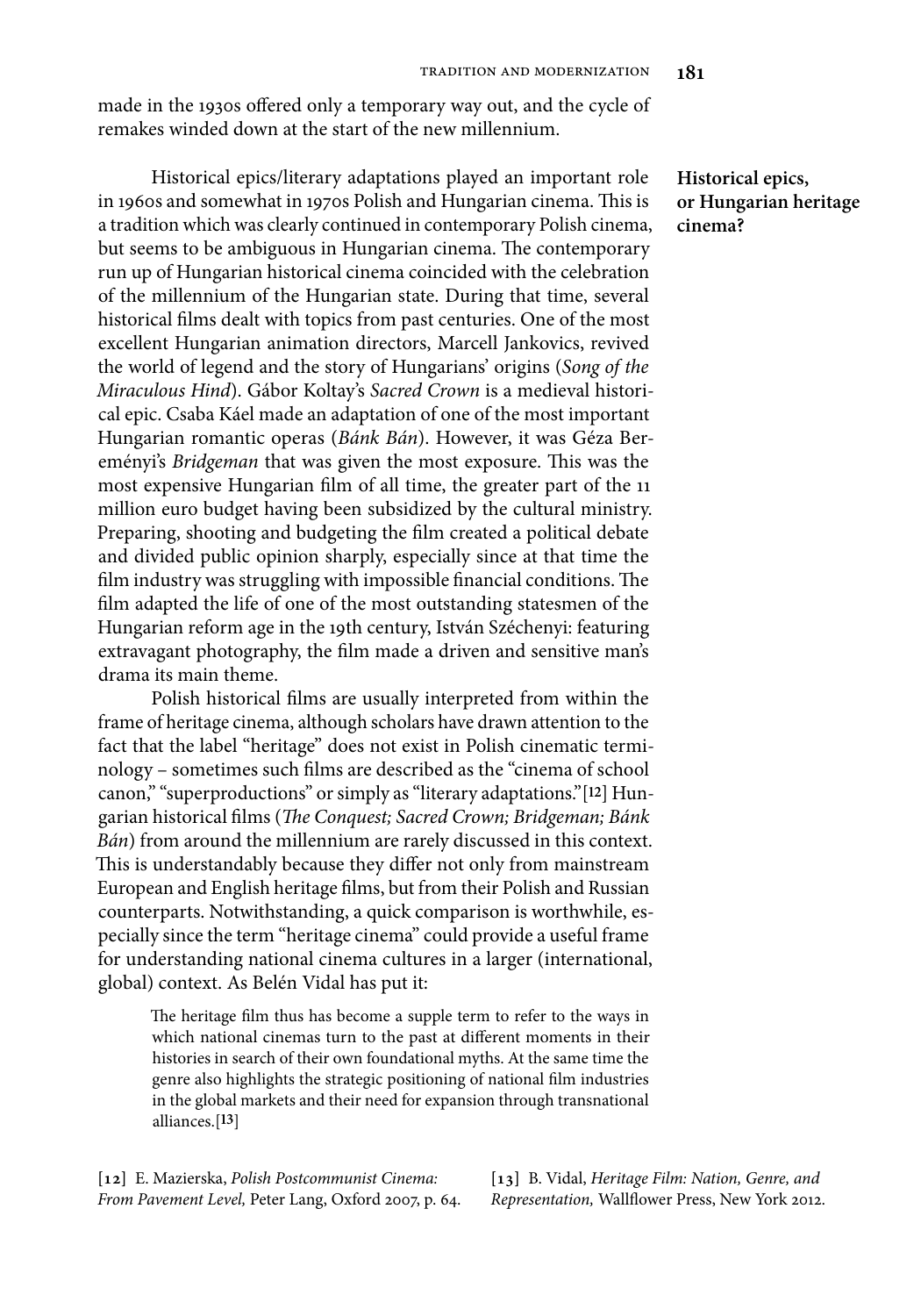While these Polish films are usually discussed in the context of each other and promoted as belonging to the same genre, the context of the Hungarian historical/heritage film is a primarily political.<sup>[14]</sup> In opposition to the prominence of literary adaptations in Poland, there are no direct literary inspirations behind such Hungarian films (except *Bánk Bán*). Thus, Polish heritage films represent a continuity in the tradition (even given the fact that Jerzy Hoffman himself made the most representative heritage films both in the 1960s–70s and the 2000s). But their patriotic and patriarchal Hungarian counterparts are only indirectly connected to the tradition of Hungarian historical epic/literary adaptations from the 1960s. Both Polish and Hungarian films share a pedagogical aspect of cinema; however, the Polish films were produced to be distributed beyond the local market, while the Hungarian *Bridgeman* or *Sacred Crown* focused rather on the domestic market.[**15**]

## **The modernization of Hungarian popular cinema and the transformation of the**  film industry

While at the beginning of the 2000s, it seemed that the audiences were slowly finding their way back to local films, the dynamics and overall trends in Hungarian popular cinema were becoming more and more outdated. Hungarian cinema needed young filmmakers with a fresh perspective, who knew genre patterns and contemporary trends, who were not burdened with the attitudes that prevailed during the socialist era, and not captivated by the singular tradition of Hungarian comedy. One of the most important prerequisites for making a popular film or a successful genre film is both the filmmakers and the audience being aware of popular myths and genre rules. In Hungary and during socialism, however, the patterns of popular film culture had been somewhat unknown to directors and viewers alike for quite some time. The most important Western (Hollywood) films rarely reached the Eastern Bloc or at least did so with much delay. This was not the case in the late 1980s, but it seems that at that time Hungarian popular cinema looked for the future in its past (the theatre-based comedy tradition of the 1930s) and not in contemporary global trends. The new generation of the 2000s luckily did not worry about elitist concerns nor try to revive successful but outdated patterns, and wanted instead to make genre films based on contemporary trends transferable to Hungarian local culture.

The first sign of this change in trends was Gábor Herendi's *A Kind of America* (2002), a romantic comedy about three brothers

**[14]** "Viktor Orbán's Fidesz government was encouraging and financially supporting a number of films which suited its political stance and programme. All these films have treated historical topics with a decidedly patriotic slant which, it is alleged, Fidesz has tried to link with its own political posture." J. Cunningham, *Hungarian Cinema: From Coff ee House to Multiplex, Wallflower Press, New York 2004,* pp. 156-157.

**[15]** Gábor Herendi's *Hungarian Vagabond* (2004) one of the most popular films of the decade is in a way an ironical interpretation of Hungarian historical epics. Its heroes, the leaders of the Hungarian tribes, wake up on the day after a big party to realise that their subjects have started the Magyar Conquest without them. So they set out to find the Hungarians, and their wanderings up to the present day become a crooked reflection on Hungarian history over the past centuries.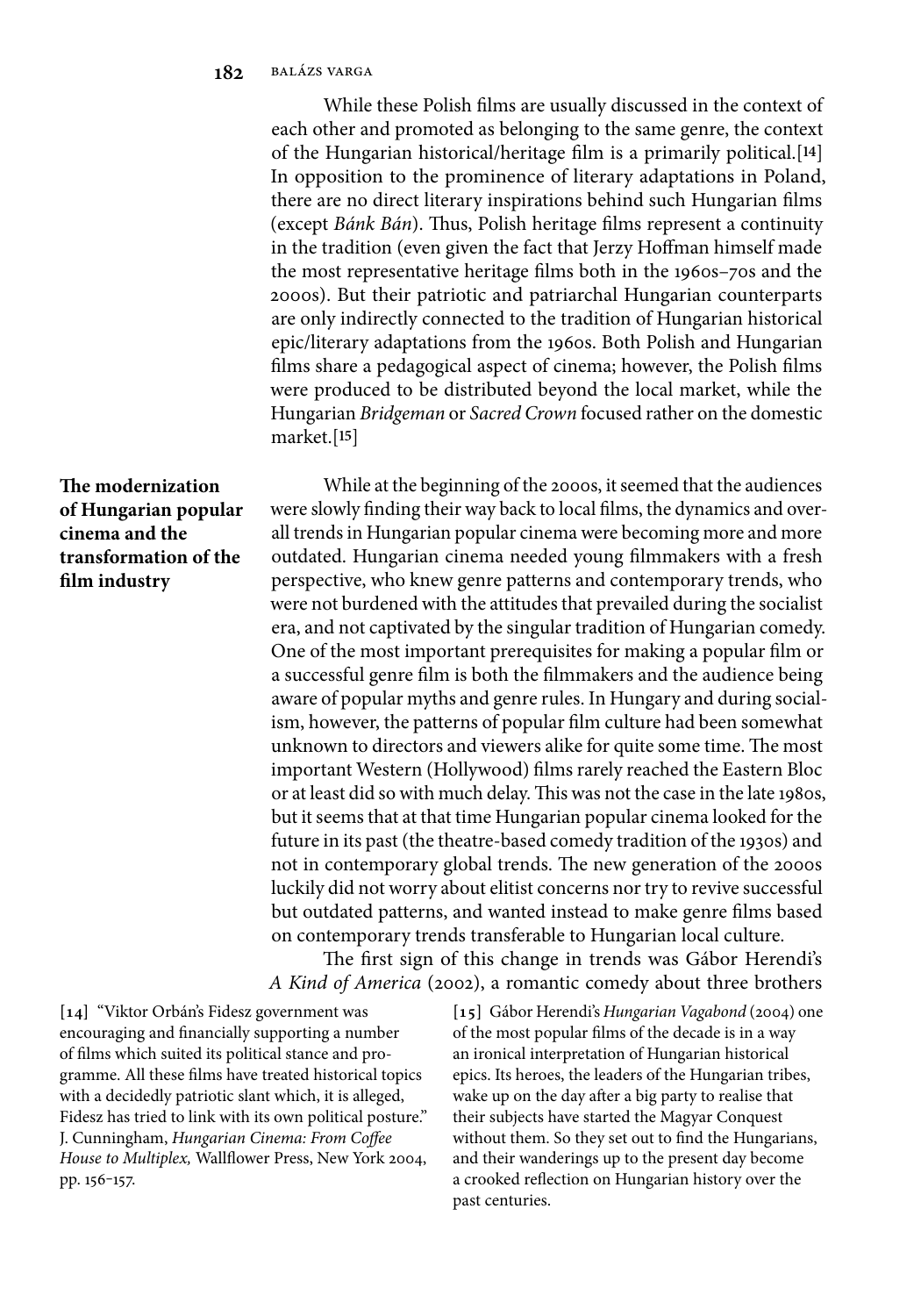and their love affairs. Herendi's film was a surprise hit with more than half a million viewers. The almost unprecedented success of A Kind of *America* somehow set new directions in Hungarian popular cinema: instead of the patterns found in classical Hungarian comedies, the international comedy of the 2000s, namely the romantic comedy, had arrived in Hungary. The top-list of the decade is dominated by this subgenre. Besides Gábor Herendi's *A Kind of America* and its sequel from 2008, there was Krisztina Goda's prominent *Just Sex and Nothing Else* (2005), which was labelled "the Hungarian version of Bridget Jones" although there are significant differences between the two films in tone, atmosphere and dramaturgy. Goda's next film *Children of Glory* (2006), produced by Andy Vajna, was a Hollywood-style romantic drama set during the events of the 1956 Hungarian revolution. In its kind, this was the one of the first notable attempts to reshape a local (regional) genre-version, the historical drama, which over the past decades had been associated with auteur cinema and political commitment.

One of the most notable non-comedy examples of genre experiments is the debut feature film *Control* (2003) by Nimród Antal. The heroes of this thriller, coloured by dark, grotesque humour, are extravagant ticket inspectors in the metro, and the story focuses on the strange identity-quest of the head of an inspector team, Bulcsú, who is completely withdrawn from the world above, living under ground day and night. *Control* was the surprise hit of that year, acclaimed by audiences, critics and the international festival-circuit. Antal was born in Los Angeles, but studied at the Hungarian Film Academy. After his Hungarian debut, he returned to Los Angeles and continued his career in Hollywood (*Vacancy*, 2007, *Armored*, 2009, *Predators*, 2010, *Metallica: Through the Never*, 2013).

Top-list is a keyword for the 2000s in Hungarian cinema. The importance of attendance figures was evident for everybody, and special efforts were made to support Hungarian films which might be successful at the cinemas. In 2003, the Motion Picture Foundation of Hungary had an unique tender: they gave extra support to "expected successful films." This grant were given to productions who "promised" to have 80,000 or 100,000 viewers. If they could not reach these figures, they had to pay back the money. This tender signals that from the early 2000s on, commercial success as a kind of legitimation of domestic cinema has become more and more relevant.

The 2000s brought not only the modernization of Hungarian popular cinema, but parallel to this, a reshaping of the Hungarian film industry. The main components of the turn in trends were partly institutional and cultural. Institutionally, the turning points were the start of Hungarian commercial television, the opening of multiplex cinemas (these events happened independently but in parallel in 1997) and changes in legislation (i.e. the "Hungarian film law" passed in 2004). The start of Hungarian commercial television radically reshaped both the domestic television market and local popular culture. Reality shows,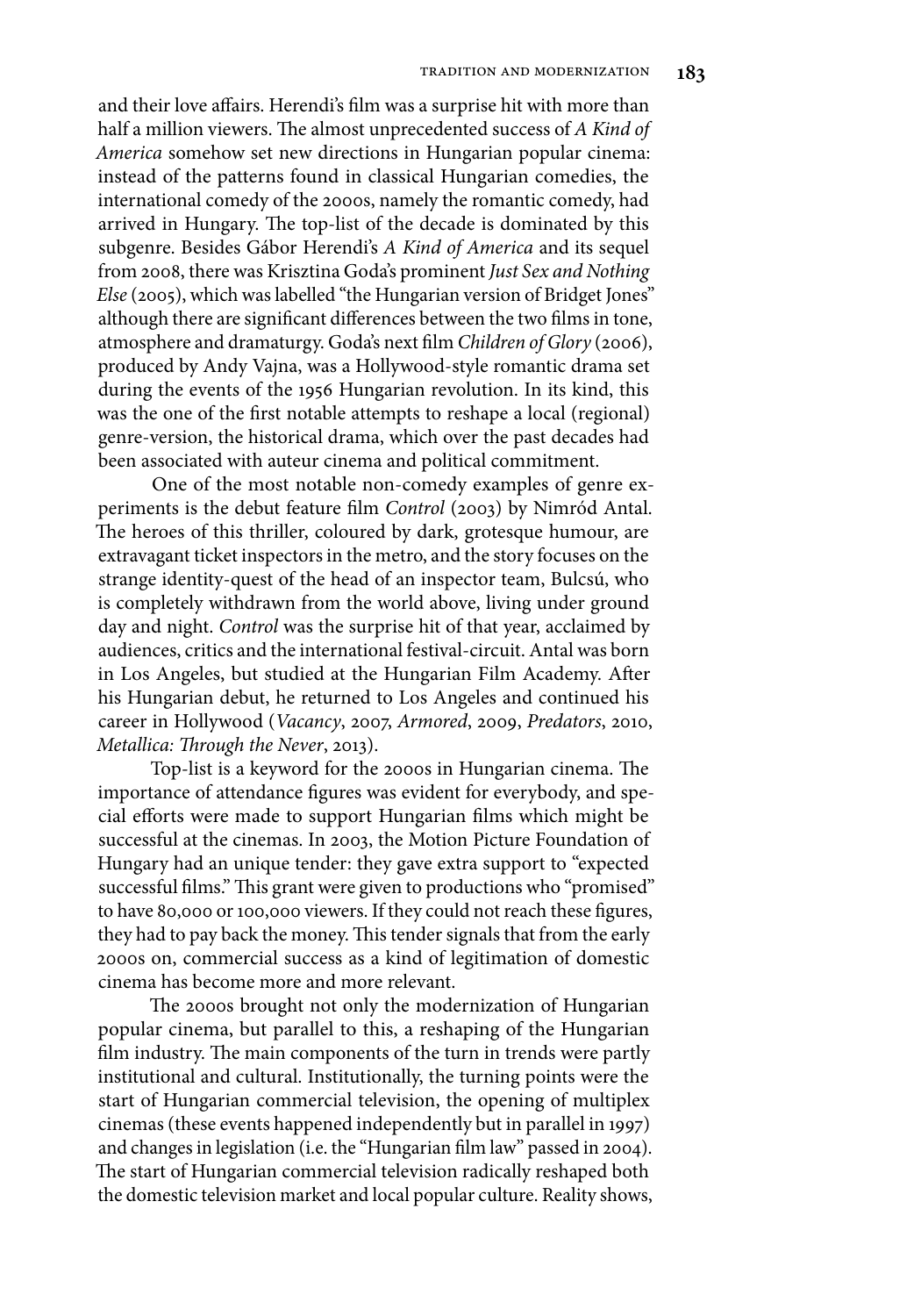quality TV series and programs (and its local versions) appeared, and, more prominently, a new local celebrity culture was born. Likewise, the opening of multiplex cinemas altered the local market, setting up new and higher standards of exhibition. Low-budget Hungarian films, often of poor technical quality (shot on DV, recorded using poor or outdated sound technology) and lacking sufficient prints for saturated distribution, completely lost their chance to achieve a broader audience through multiplex screening. In sum: the start of Hungarian commercial television and the opening of multiplex cinemas substantially transformed the Hungarian screen industry and mediascape, as well as the production, distribution and reception of local popular culture. The new "standards" were not only technical. New and globalized narratives, forms and content dominated the screens. At the end of the 1980s, Eastern Europe's screen industries had come to an end. At the end of the 1990s, the Hungarian screen industry had definitively entered the globalized audiovisual market. A third important factor in the modernization of Hungarian popular cinema, the Hungarian film law of 2004, reshaped the institutional and legislative context of Hungarian screen industry.<sup>[16]</sup> The aim of the Law was to strengthen the competitiveness of the Hungarian film industry by offering it tax incentives and supporting Hungarian cinema culture.

On the one hand, the Law created the legislative and financial conditions for revitalizing the Hungarian film industry. This was all the more needed because during the 1990s Hungarian studios and infrastructure had become run-down and the Hungarian film industry had lost its competitiveness, even on the Eastern European market. With a generous 20 percent tax incentive (i.e. films for cinema and television produced in Hungary were and are still eligible for a 20 percent rebate based on their expenditure emerged in the country), Hungary gained a strong position in the global "subsidy race" for American runaway productions. But incentives are only one side of the market supply: there must also be a technical infrastructure, expert local crews, and huge studio complexes for filming big budget international productions. Between 2004–2006, a number of private film studios were built in Hungary (Korda Studios in Etyek, Raleigh Studios in Budapest and Stern Studio in Pomáz – all the three studios in Budapest or near to the capitol), which used the most updated technology and were capable of serving even A-category Hollywood productions. Thus, with the help of tax incentives and the availability of private studio facilities, the Law helped to transform and modernize Hungarian film industry.

On the other hand, the Law reinforced the position of the Motion Picture Public Foundation of Hungary as the industry's main public body. Annual state support was increased. The working and the support system of the Foundation was reformed, and new types of support were

[16] http://magyar.film.hu/fih/news/what-is-the-motion-picture-act-about-hungarian-motion-picture- -act.html (accessed: October 14, 2013).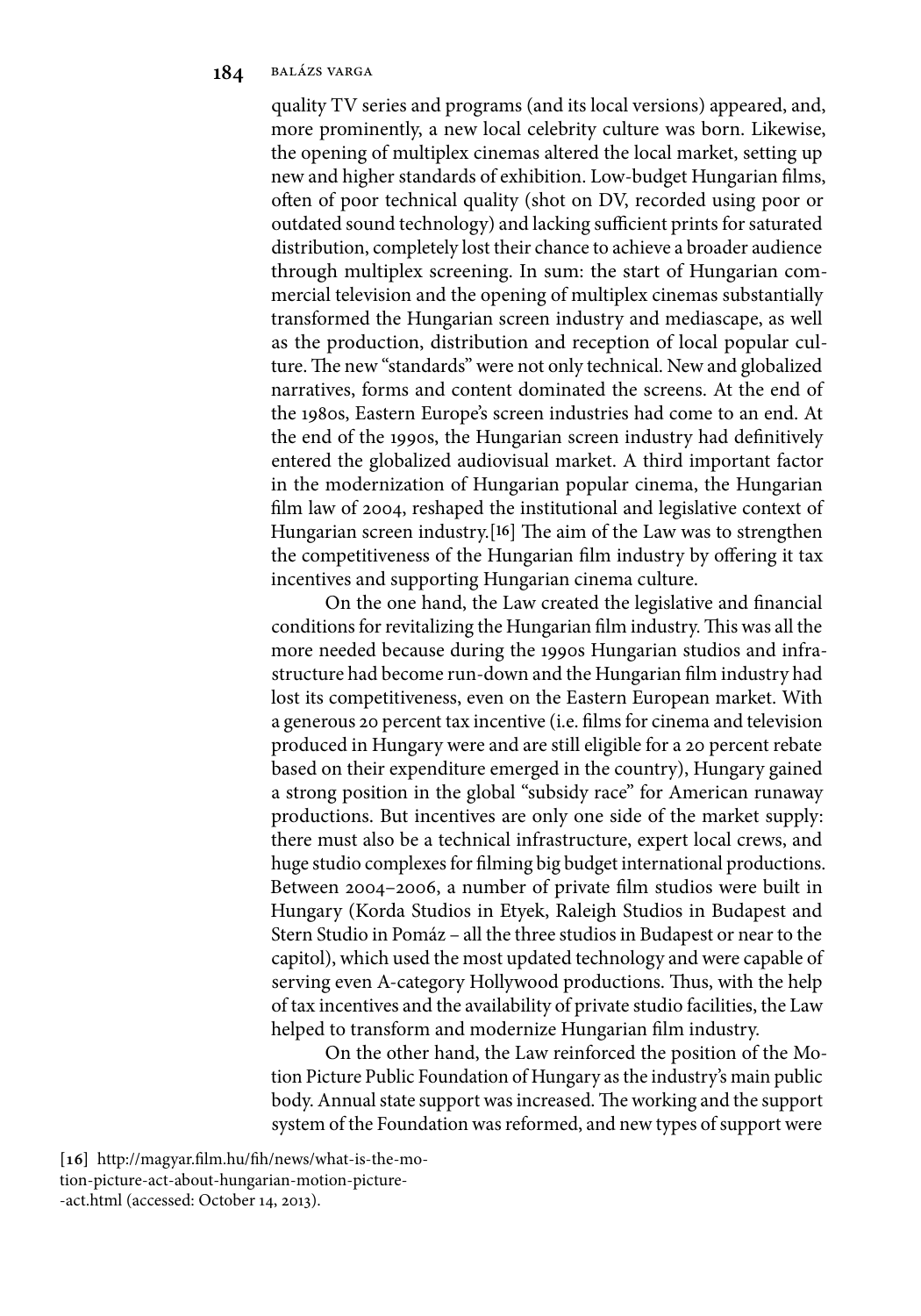implemented. From the perspective of Hungarian popular cinema, the favourable changes included so-called "normative grants," which were given to productions that had high domestic admission figures.<sup>[17]</sup> The fact that "normative grants" were given by admission and by festival prizes showed that important changes were taking place in the policy behind public support: the parallel structure of these "normative grants" valorised both artistic and popular success (festival prizes and cinema admissions).

Another significant change was that the structure of the Advisory Boards of the Foundation changed. While during the 1990s, there was only one Board which evaluated applications, from 2004 on, the number of boards multiplied. There were special boards for co-productions and television series, and there were years when productions could apply with their project to a special board for popular films, as well. In order to get back audiences for domestic productions, distribution companies got special support for promotion, and at least two prints were released of every Hungarian film (so as to be "visible" on the art cinema circuit).

Besides the changes in the support system, the growing recognition and importance of popular cinema was reflected in the reception and even in the canonization of Hungarian films. The 2000s was not only a decade that saw a new and young generation of film-makers, but a time when a new generation of critics came onto the scene, as well. These young critics knew film history as well as contemporary popular cinema, were familiar with genre patterns and American-style scriptwriting manuals, and had no prejudice against popular cinema. Careful critical reception and analysis of the know-how of Hungarian popular cinema had an important role as a mediator between the industry and the audience. There was another aspect in this canonization: in 2007 the main prize was doubled at the Hungarian Film Festival. Besides the best auteur (art) film, the best popular (genre) film was awarded with the main prize.

The changes in the support system (a special tender for "expected" successful films"; "normative grants" given on the basis of attendance), canonization (main prize for the best popular film) and reception reveal special aspects in the process of recognition of popular cinema in the 2000s in Hungary.

The prosperity of the 2000s in Hungarian cinema, after all, concluded in a crisis. State support did not increase, and there were serious cuts in the annual budget of the Motion Picture Public Foundation of Hungary. However the Foundation supported more and more films and this over-supply was secured by bank loans, which led to a debt-trap and the Foundation's financial crisis. After the 2010 election, political support was lost, as well, and the new government shot down the Foundation due to its financial mismanagement. In place of its previous

[17] The amounts of these "normative grants" differed in every year, but were roughly between 50 million and 100 million HUF.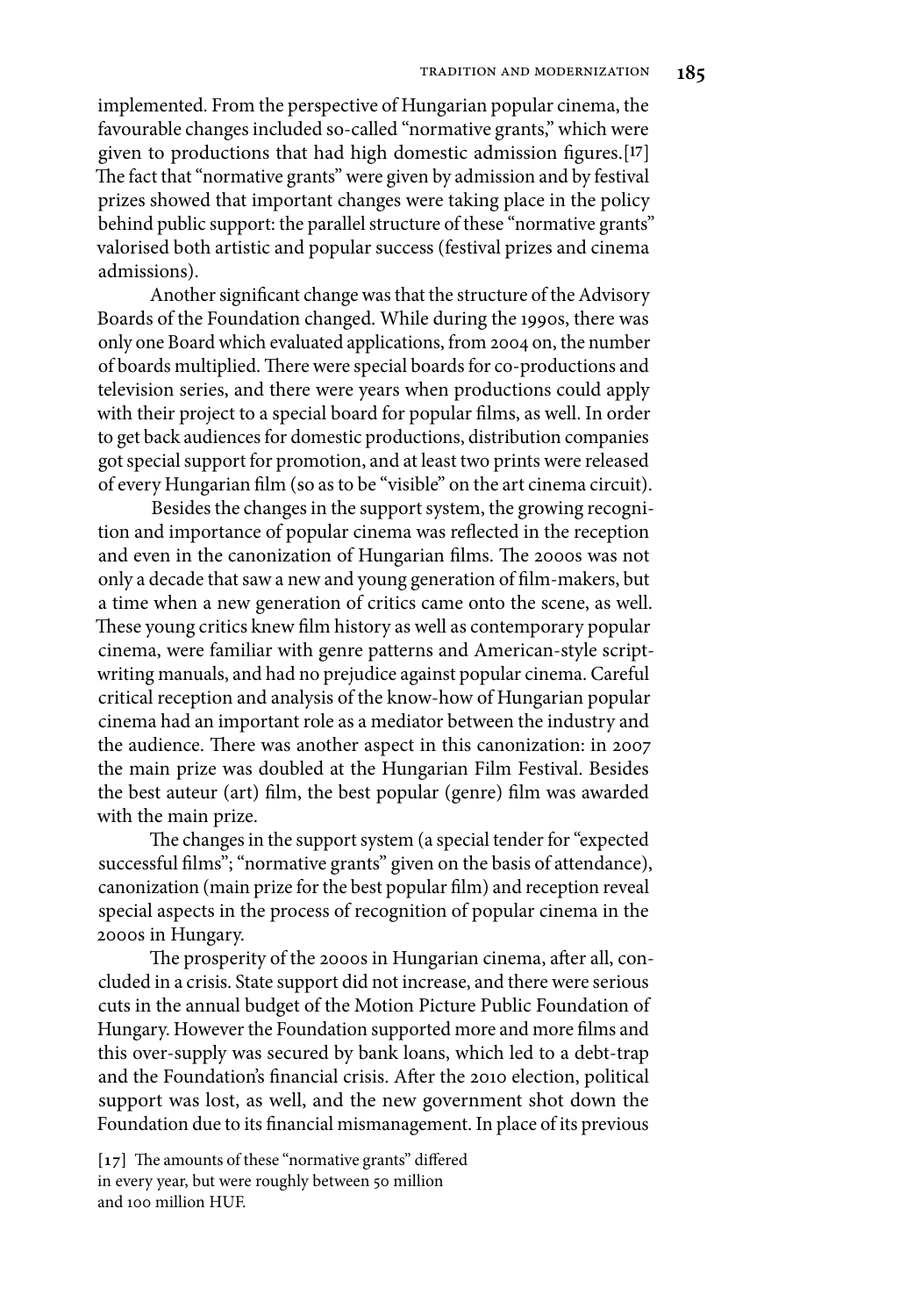self-governing structure, a new system was set up, and Andy Vajna was appointed government commissioner for the renewal of the industry. The Foundation was replaced by the Hungarian National Film Fund, which is backed by revenues from the National Lottery (and not from the annual state budget). The Film Fund's budget for 2013 is 17 million euro, which is higher than the funds the Hungarian Motion Picture Public Foundation ever had to offer for feature film production.<sup>[18]</sup> The transition period in the support system lasted for almost two years, while Hungarian film production all but stopped. The first films supported by the Film Fund were released in Autumn of 2013.

The fact that the government appointed Vajna to supervise the industry (he is a member of the Film Fund's decision-making five-member Board) has sometimes been interpreted as a radical turn towards popular filmmaking. The Film Fund evidently highlights the importance of well-written scripts and focuses on project development. But regarding the distribution of support, it seems that they are trying to keep a balance between auteur films and popular cinema. The history of Hungarian auteur film has not yet ended, but the golden age of Hungarian popular cinema has not yet started, either.

Popular films and genre films are being made in Hungary in a growing number, but the overall situation is still controversial. The necessary components for a strong popular cinema and genre-based films are still unstable. Genre-based production and genre formation, on the one hand, is a question of quantity; on the other hand, it is a question of cultural practices. It is quantitative in the sense that generic production is a recycling process which connects a series of films with each other and this process requires a "critical mass" of films. It is also a question of cultural practices in the sense that it essentially needs shared and common experiences (stories, heroes, myths) and the collective elaboration of these experiences in various ways. This includes industrial practices (modes of production, distribution and promotion) and cultural practices (public discourse, reception), as well.

Genre-based popular film production needs a vital industry, popular (film) culture and the reflexive practices related to social and cultural life. These premises have not completely been worked out in contemporary Hungarian cinema, though they are not totally lacking, and in some ways, the situation is better than ten years earlier. Primarily, thanks to the film law, the legal, financial and infrastructural facilities are better. Newly built private studios are primarily serving big budget Western films and Hollywood runaway productions, not Hungarian film; notwithstanding, Hungarian cinema, and naturally, the Hungar-

[18] One of the distinctive differences between the two public institutions is that the former's support was extended to the entire industry (development, production, distribution, exhibition, features, short, non fiction, animation and even research and publications), the Film Fund only supports feature films

(from development to distribution), while the other types of production support now come from the National Media and Infocommunications Authority. On the Film Fund's activities: http://filmalap.hu/en/ images/stories/overview\_may2013\_download.pdf (accessed: October 14, 2013).